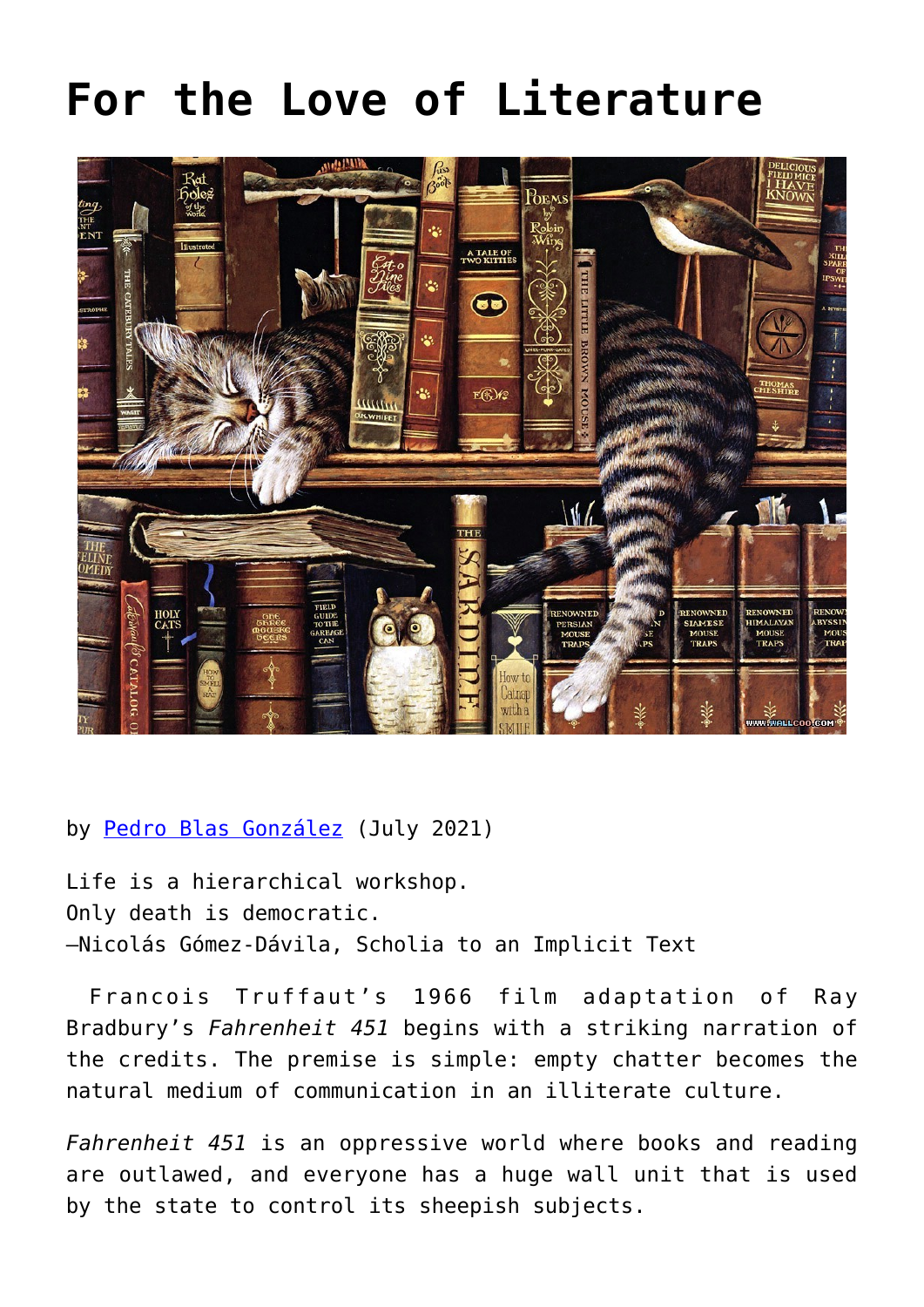When the book burners arrive at a high-rise with orders to burn books, we are immediately struck by the stark and vulgar aesthetics of the buildings that are a staple of totalitarian countries — globs of cement and concrete, unimaginative, state-commissioned modernism.

The moral lesson of the novel and film is conveyed through the moral/ spiritual sterility and ugliness of daily life in the dystopia that is *Fahrenheit 451*.

Is there a correlation between cellular telephones – miniature wall units that people carry with them 24-7 – and functional illiterates who shun the art of reading as a thing of the past?

Michael Crichton, *Sphere*

In *Sphere*, Michael Crichton explores an alien spaceship. While the idea of a spaceship that has crashed landed on Earth appears a bit hackneyed, there is an element of surprise in store for readers, as is often the case in Crichton's novels.

The sphere is an American spaceship from the future – three hundred years in the future. After going through a blackhole, the spaceship returns to present-day America. *Sphere* was published in 1986.

*Sphere* is reminiscent of Lem's novel *Solaris*, where a planet acts like a brain that controls the memories of people who come into its vicinity; a Nietzschean nightmare of everrecurring past.

The American Navy assembles a group of professionals to investigate. These include biologists, chemists and one psychologist to descend one thousand feet below the Pacific Ocean to explore a mysterious craft that is discovered at the bottom of the ocean. The objective of the expedition is to enter the craft, which hitherto has kept its secrets from Navy divers.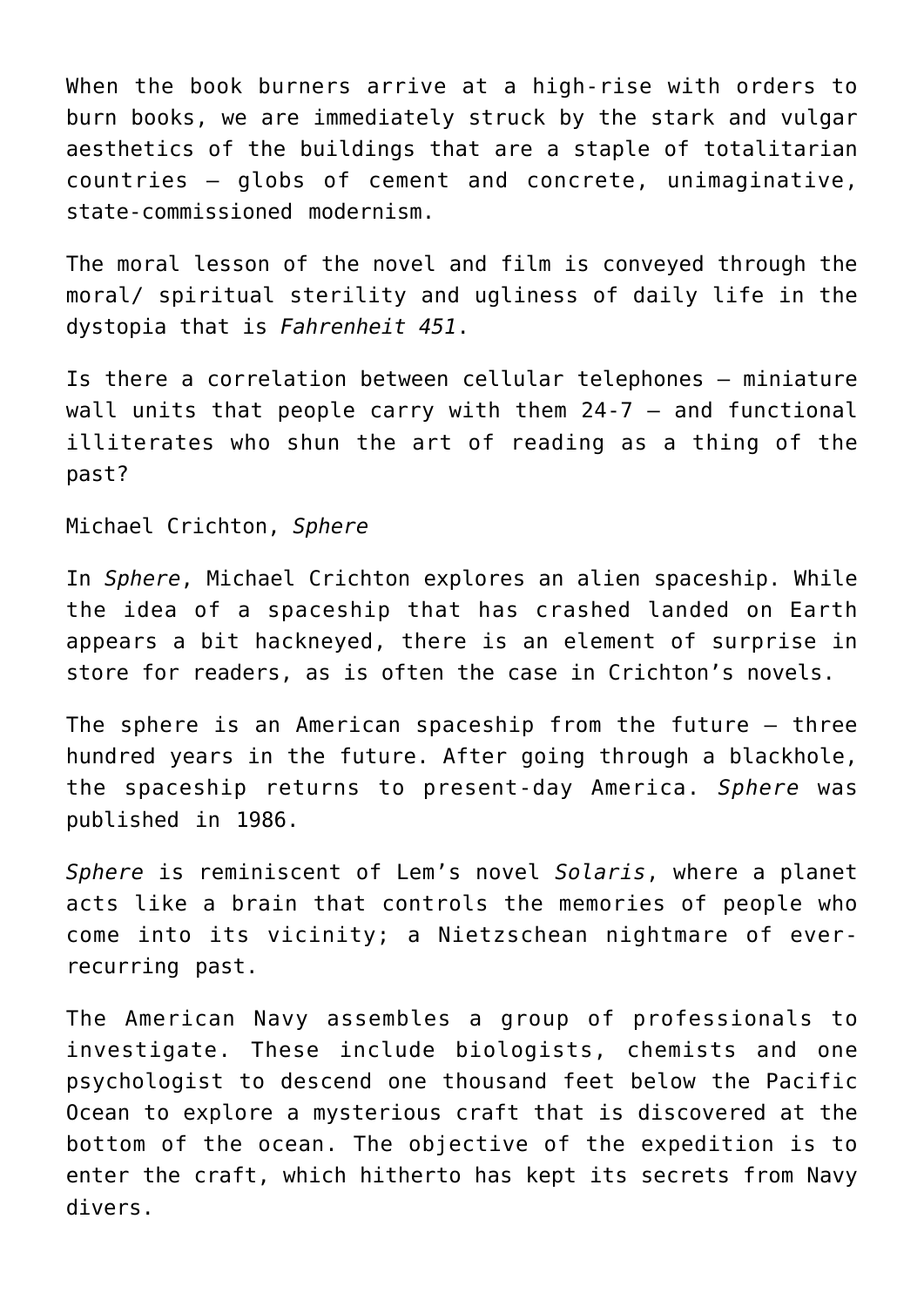Placing plot conventions and intricacies aside, *Sphere* is a work that deals with human psychology. Natural psychology, not the theoretical and academic make-work cottage industry.

Natural psychology is akin to aspects of human nature that, through the passage of time become encrusted, as it were, in the fabric of daily life in man's quest to decipher human reality; inscriptions that are merely the acceptance of common sense.

*Sphere* explores qualitative phenomena that frame human reality, which often go unnoticed until people find themselves in an existential dead-end and moral bankruptcy. Qualitative essences, Crichton suggests, are the pillars of human values.

Stanislaw Lew, *Solaris*

Polish writer, Stanislaw Lem (1921-2006), published *Solaris* in 1961. The novel was translated into English in 1970. *Solaris* was made into a film by the Russian cineaste Andrei Tarkovsky in 1972.

*Solaris* is an interesting work, at least it starts as such, ultimately sliding into an arrogant diatribe against human ignorance that attempts to prove the author's overarching intelligence.

Lem was known to disparage American science fiction writers. He boasted of having a 185 IQ. The latter is the sophomoric kind of thing that self-indulgent, socially inept high school students engage in. Normally, in literary criticism anecdotal information about writers is considered idiosyncratic. Yet Lem's boast comes through in *Solaris*.

Lem's sardonic attitude toward man is on display in *Solaris* in vivid fashion. Of the four characters in the novel, three are scientists who are consumed by what I refer to as the smartness principle: scientists who deem themselves smarter than everyone else, including readers of science fiction. The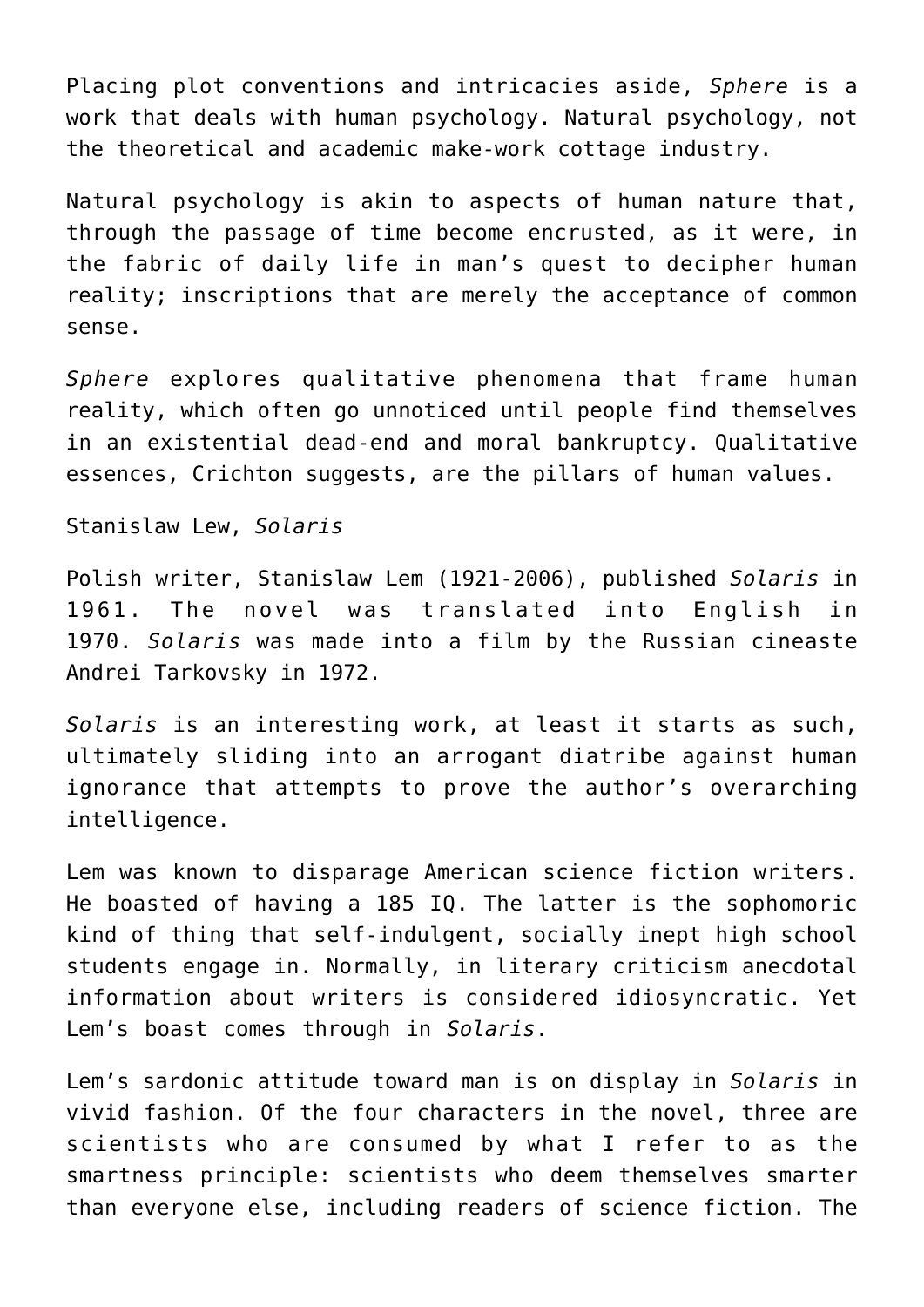smartness principle is an abrasive component of *Solaris*' narration.

One of the scientists is an alleged genius, though reclusive to the point of embracing anti-social behavior. Another leads a dysfunctional life and has no redeeming qualities – only smartness. The third has committed suicide.

Kelvin  $-$  the protagonist  $-$  is not as smart as the other three. He is awe-stricken by the smartness of the ocean-brain. Kelvin's ex-girlfriend, Rheya, who committed suicide years earlier, is a figment of Kelvin's guilt-ridden imagination.

Throughout a large portion of *Solaris*, the narrator engages in theories about the nature of the ocean-brain's ability to manifest guilt. The ocean-brain resembles a cosmic psychoanalyst; it is not God or an alien, instead a head shrinker.

The ocean-brain is a Freudian cosmic force that brings to the fore negative psychological emotions in human beings. One wonders, if not for the scientists who visit Solaris – terribly dysfunctional people to begin with – what purpose would the ocean-brain psychoanalyst serve?

Lem's atheism and lowly conception of human beings is the point of *Solaris*. None of the characters possess redemptive qualities. The situations that mark the plot of the novel are purposeless and indicative of postmodern moral-spiritual atrophy.

*Solaris* offers readers a less than stellar portrayal of human beings; the narrator laments that man has not evolved enough to understand a cosmic ocean-brain. How do we know this? Scientists tell us so.

Ernest Hemingway, *Islands in the Stream*

*Islands in the Stream* was published posthumously. The novel is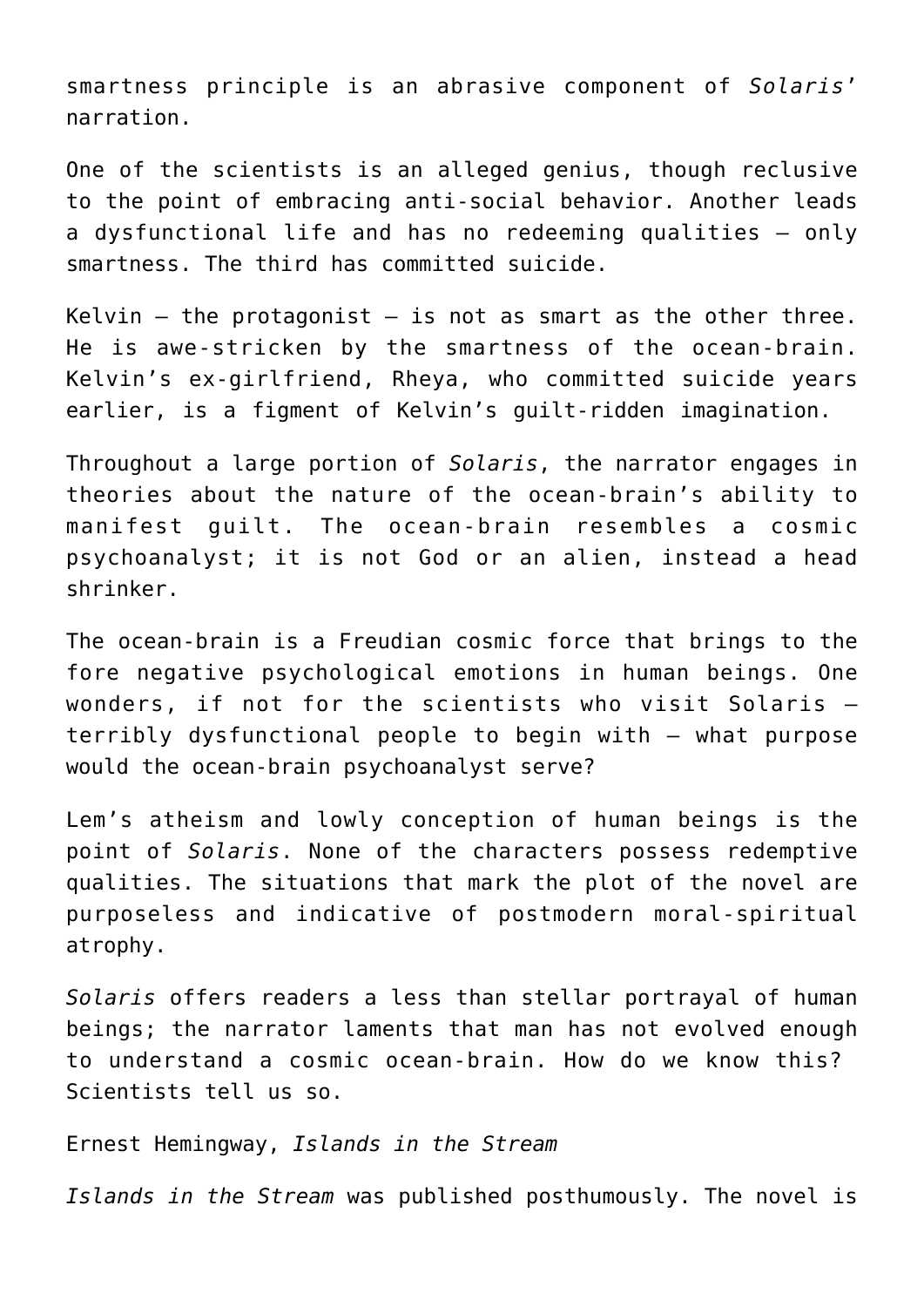truly a tale of three novelettes strung together: "Bimini," "Cuba" and "At Sea." The themes and pathos of the second and third sections are radically different from the first.

In the first section, the protagonist, a painter named Thomas Hudson, entertains his three young sons who come to stay with him for the summer. Hudson is a two-time divorcée who lives and paints in Bimini, one of the islands of the Bahamas.

*Islands in the Stream* refers to the Gulf Stream, a current of water in the Caribbean that runs from the Florida Straits through the Bahamas and north along the Eastern Seaboard of the United States. The novel employs many of the staple ingredients of Hemingway's novels: fishing, drinking and brawling.

Hemingway may surprise causal readers with his poignant and painful look at one man's tragedy. The first section of the novel is heart-wrenching.

Readers may get the impression that Hudson, who lives alone, is happy painting and drinking. When Hemingway scratches beneath the surface of this painter's seemingly contented existence, we find a a man who has profound regret. Hudson spends a lot of time reminiscing about the mistakes he made with his two ex-wives, the promise and loss of love, and how he misses his three sons.

Hudson is a worldly, level-headed man who understands the failings of other men. His life revolves around fishing and sharing drinks with his equally lonely friends.

Few writers are as proficient as Hemingway in combining mundane and lyrical aspects of life with a frank depiction of the inner life. There is much of Hemingway – the man – in Hudson's character. Hemingway is a fine example of writing about what one knows.

How many writers can turn swiftly from scenes of swimming and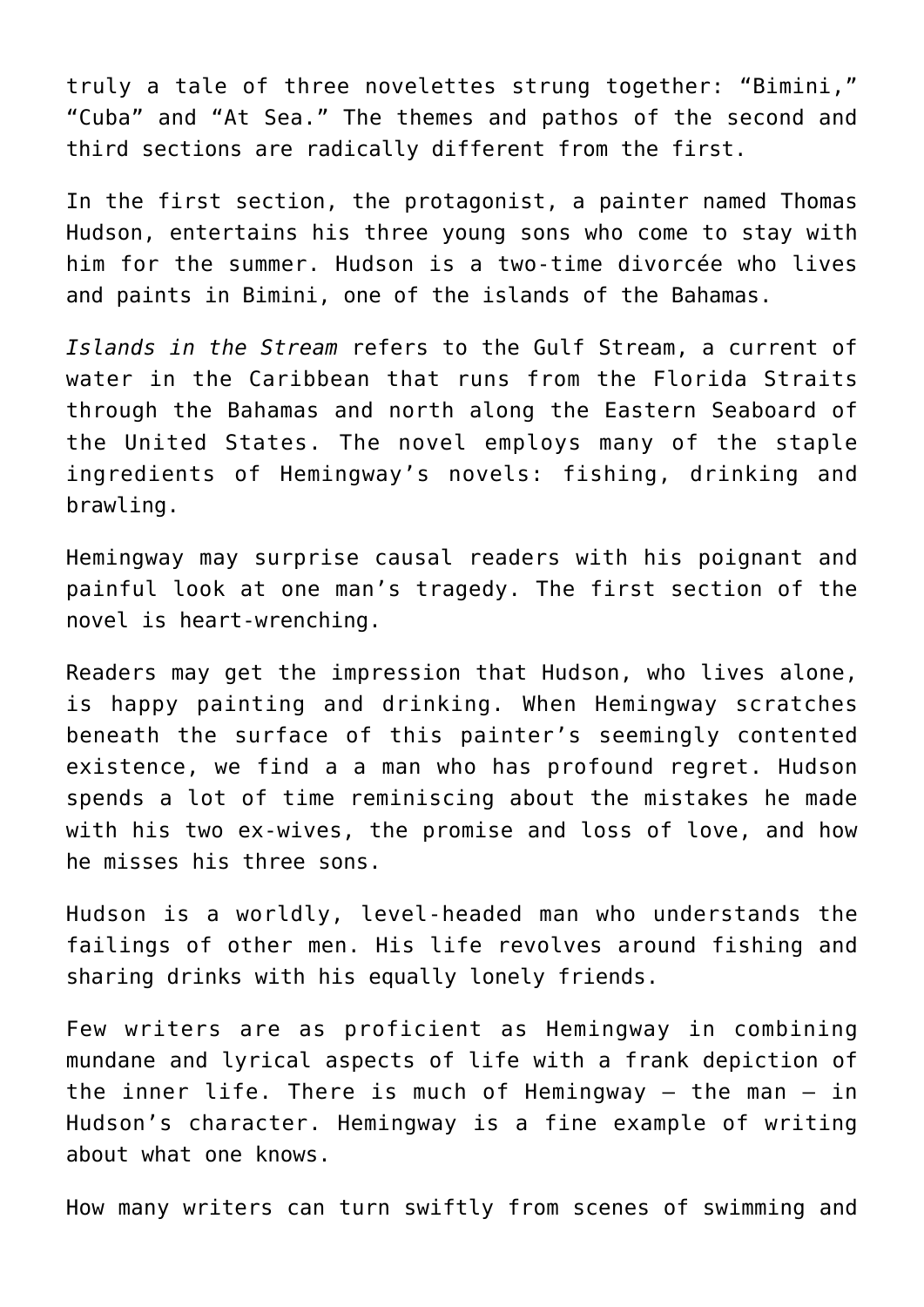fishing in the Bahamas to discussions of literature and writers? In one scene, Hudson discusses Joyce and Balzac with his sons. His son Tom says that he can't understand the language Joyce uses in *Ulysses*. Hudson answers: "That's not for boys…It isn't really. You couldn't understand it and you shouldn't try to. Really. You have to wait till you're older."1

The novel contains a striking portrayal of deep-sea fishing. His youngest son, Davy, battles a Swordfish that is over onethousand pounds. The scene turns from the excitement of a young boy who hooks a massive fish to a bloody confrontation; the father having to decide if the boy can handle the fish, and in the process ruin the boy's confidence.

Arguably, "Cuba" and "At Sea" aren't as interesting as the first part of the novel. In "Cuba" Hemingway offers the reader a glimpse of his life and friends in Cuba before the takeover of communism in 1959. Cat lovers will enjoy this section. Others might find the long passages detailing cat behavior monotonous.

Section three, "At Sea" describes the secretive exploits of a group of men during World War II who patrol the coast of Cuba and the Bahamas searching for German U-boats. This section alerts readers to this little-known history of World War II. This part of the novel will be of interest to firearms aficionados.

1 Ernest Hemingway, *Islands in the Stream*. (Charles Scribner's Sons: New York, 1970), 67.

[Table of Contents](https://www.newenglishreview.org/)

Pedro Blas González is Professor of Philosophy at Barry